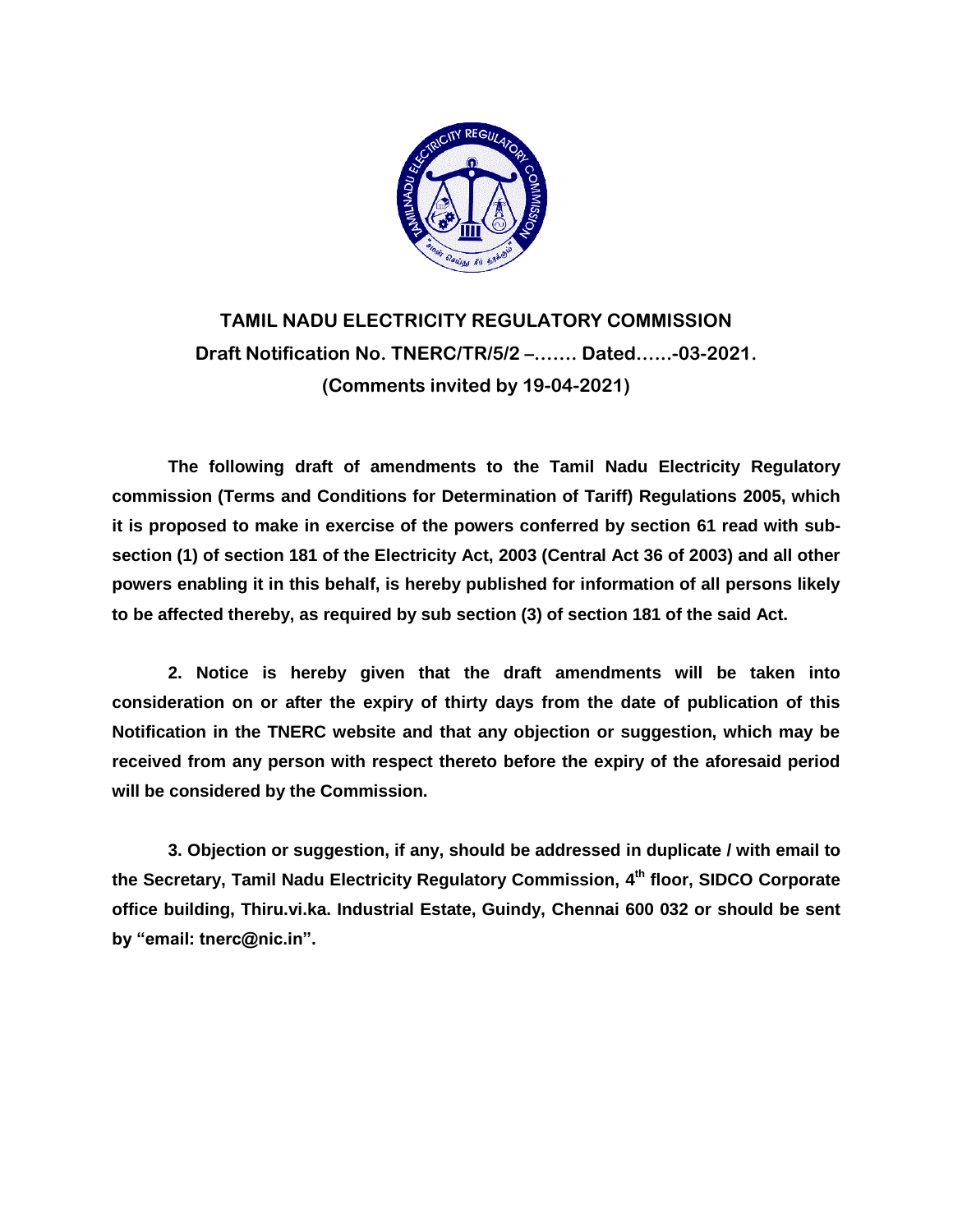### **DRAFT AMENDMENT**

**In the said Tamil Nadu Electricity Regulatory Commission (Terms and Conditions for determination of Tariff) Regulations 2005, -**

(a) in regulation 2, in sub regulation (1) for clause (bb), the following clause shall be substituted, namely :-

**(bb) 'Operation and Maintenance Expenses' or `O and M Expenses' means the expenditure incurred in operation and maintenance of the generating station, or part thereof / transmission system / distribution system, including the expenditure on employee cost, repair and maintenance, administration and general expenses, consumables, overheads and fuel other than used for generation of electricity**.":

(b) in regulation 24, to clause (vii), the following proviso shall be added namely :-

**"Provided that the salvage value for IT equipment and software shall be considered as NIL and 100% value of the assets shall be considered depreciable.";**

(c) after regulation 28, following Regulation shall be inserted, namely :-

**"29. Provision for bad and Doubtful Debts**

**The Commission may consider and allow a provision for bad and doubtful debts upto 1% of receivables for writing off ;**

*Provided that the Commission shall true up the bad debts written off in the Aggregate Revenue Requirement, based on the actual during the year, subject to the above ceiling or the value approved in the ARR whichever is less:*

*Provided further that if subsequent to the write off of a particular bad debt, revenue is realised from such bad debt, the same shall be included as an uncontrollable item under the Non-Tariff Income of the year in which such revenue is realized ; "*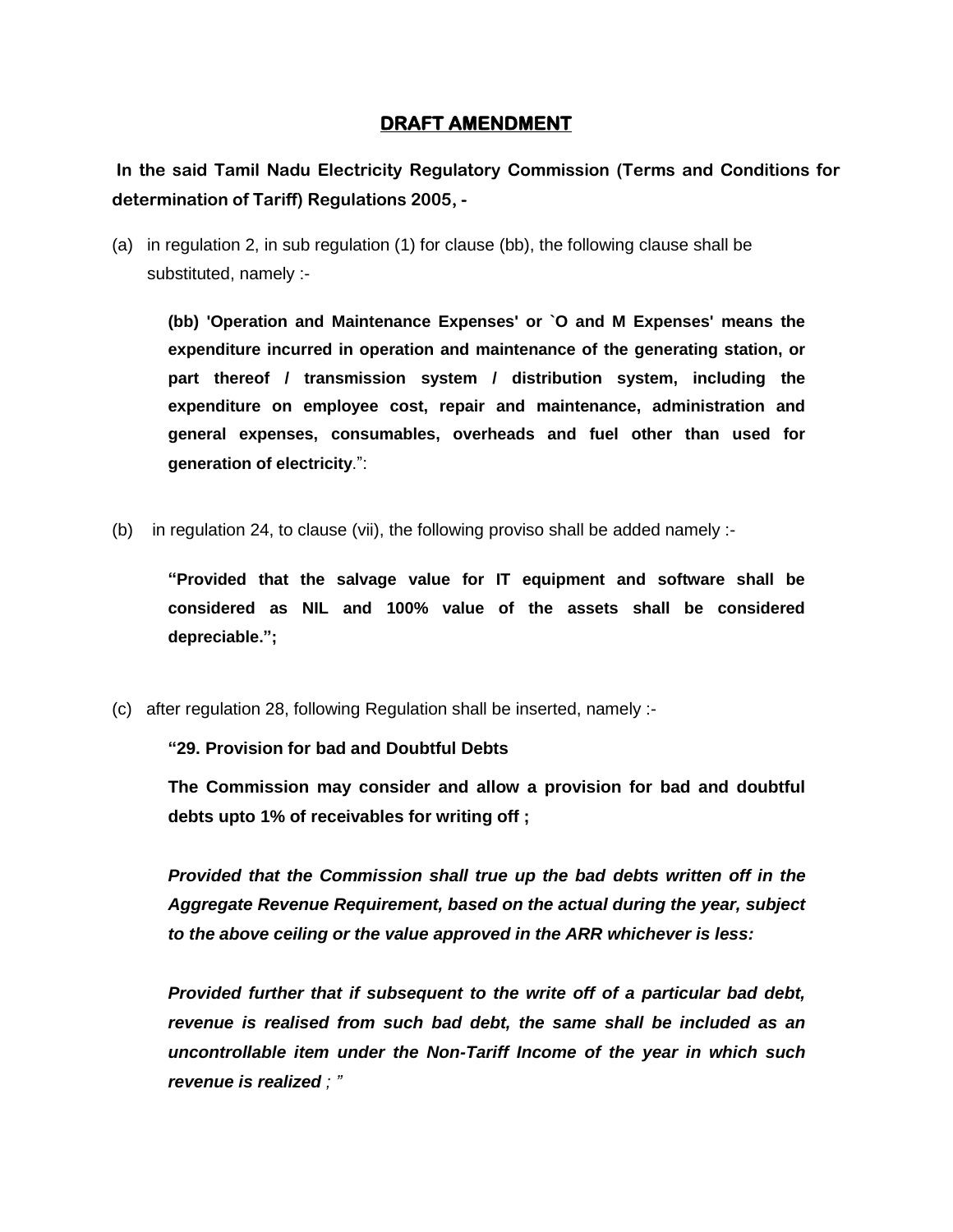(d) in regulation 37, after clause (vi), following clause shall be added, namely :-

**"(vii) (a) Where any of the Generating Station is directed by the State Load Despatch Centre to operate below Target plant availability factor but at or above technical minimum, such generating station may be compensated depending on the average unit loading duly taking into account the forced outages, planned outages, PLF, generation at generator terminal, energy sent out ex-bus, number of start-stop, secondary fuel oil consumption and auxiliary energy consumption, in due consideration of actual and normative operating parameters of station heat rate and auxiliary energy consumption on monthly basis duly supported by relevant data verified by SLDC.**

#### **Provided that:**

**(i) In case of coal / lignite based generating stations, following station heat rate degradation or actual heat rate, whichever is lower, shall be considered for the purpose of compensation:**

| Sr.<br><b>No</b> | <b>Unit loading as</b><br>a % of Installed<br><b>Capacity of the</b><br><b>Unit</b> | <i><b>Increase in</b></i><br><b>SHR</b> (for<br><b>supercritical</b><br>units) $(%)$ | <i><b>Increase in</b></i><br><b>SHR</b> (for<br>sub-critical<br>units) $(%)$ |
|------------------|-------------------------------------------------------------------------------------|--------------------------------------------------------------------------------------|------------------------------------------------------------------------------|
|                  | 85-100                                                                              | NIL                                                                                  | NIL                                                                          |
| 2                | 75-84.99                                                                            | 1.25                                                                                 | 2.25                                                                         |
| 3                | 65-74.99                                                                            | 2                                                                                    | 4                                                                            |
|                  | 55-64.99                                                                            | 3                                                                                    | 6                                                                            |

**(ii) In case of coal / lignite based generating stations, the following Auxiliary Energy Consumption degradation or actual, whichever is lower, shall be considered for the purpose of compensation:**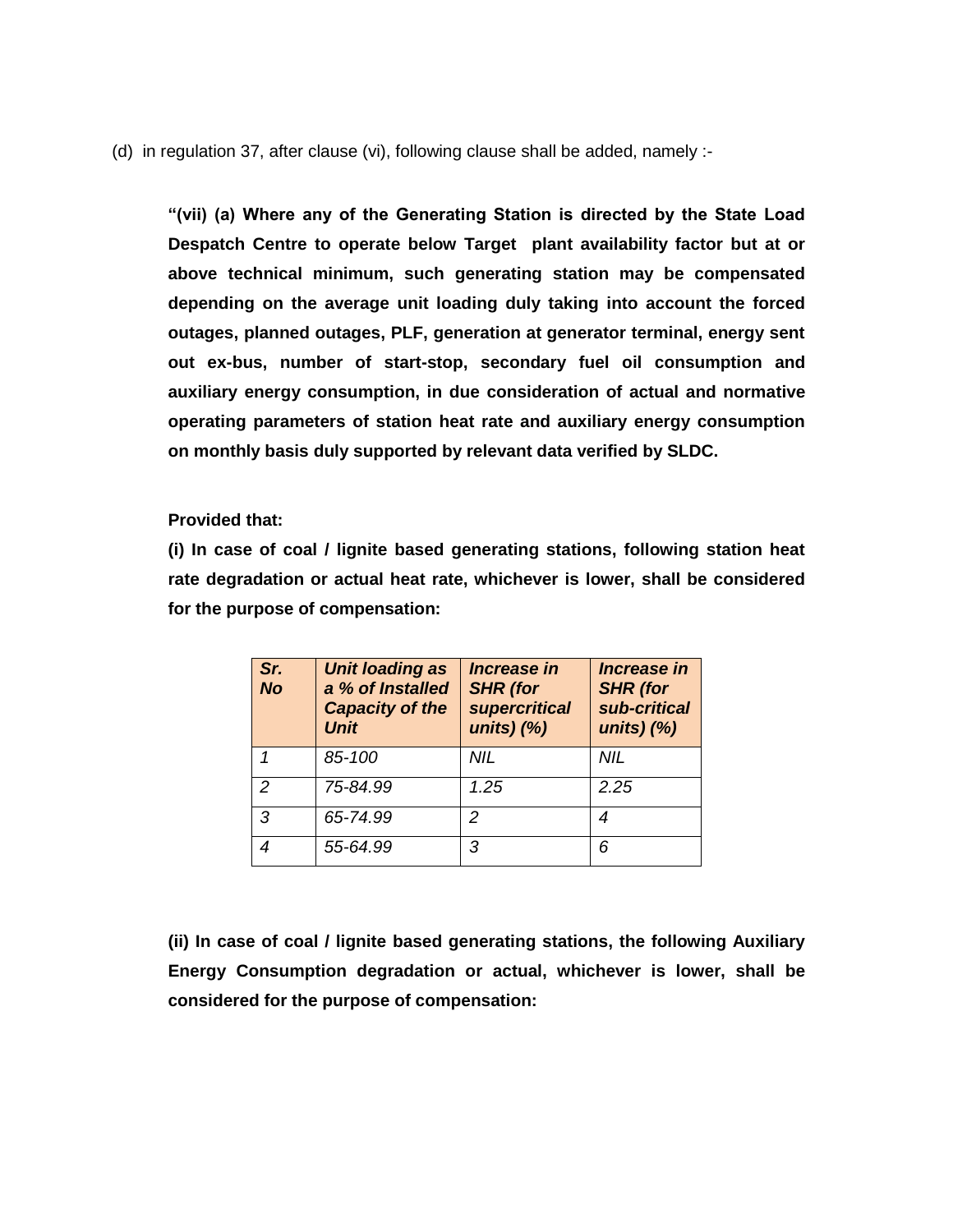| SI.<br><b>No</b> | <b>Unit loading as</b><br>a % of Installed<br><b>Capacity of the</b><br><b>Unit</b> | %<br><b>Degradation</b><br>in AEC<br>admissible |
|------------------|-------------------------------------------------------------------------------------|-------------------------------------------------|
|                  | 85-100                                                                              | NIL                                             |
| $\mathcal{P}$    | 75-84.99                                                                            | 0.35                                            |
| 3                | 65-74.99                                                                            | 0.65                                            |
|                  | 55-64.99                                                                            | 1                                               |

**(b) Compensation for the Station Heat Rate and Auxiliary Energy consumption shall be worked out in terms of energy charges**

**(c) The compensation so computed shall be borne by the entity which has caused the plant to be operated at schedule lower than corresponding to Normative Plant Availability Factor up to technical minimum.**

**(d) No compensation for Heat Rate degradation and Auxiliary Energy Consumption shall be admissible if the actual Heat Rate and / or actual Auxiliary Energy Consumption are lower than the normative Station Heat Rate and / or normative Auxiliary Energy Consumption applicable to the unit or the generating station.**

**(e) There shall be reconciliation of the compensation at the end of the financial year in due consideration of actual operational parameters of station heat rate and auxiliary energy consumption.**

**(f) No compensation for Heat Rate degradation and Auxiliary Energy Consumption shall be admissible if the actual Heat Rate and / or actual Auxiliary Energy Consumption are lower than the normative station Heat Rate and / or normative Auxiliary Energy Consumption applicable to the unit or the generating station in a month or after annual reconciliation at the end of the year";**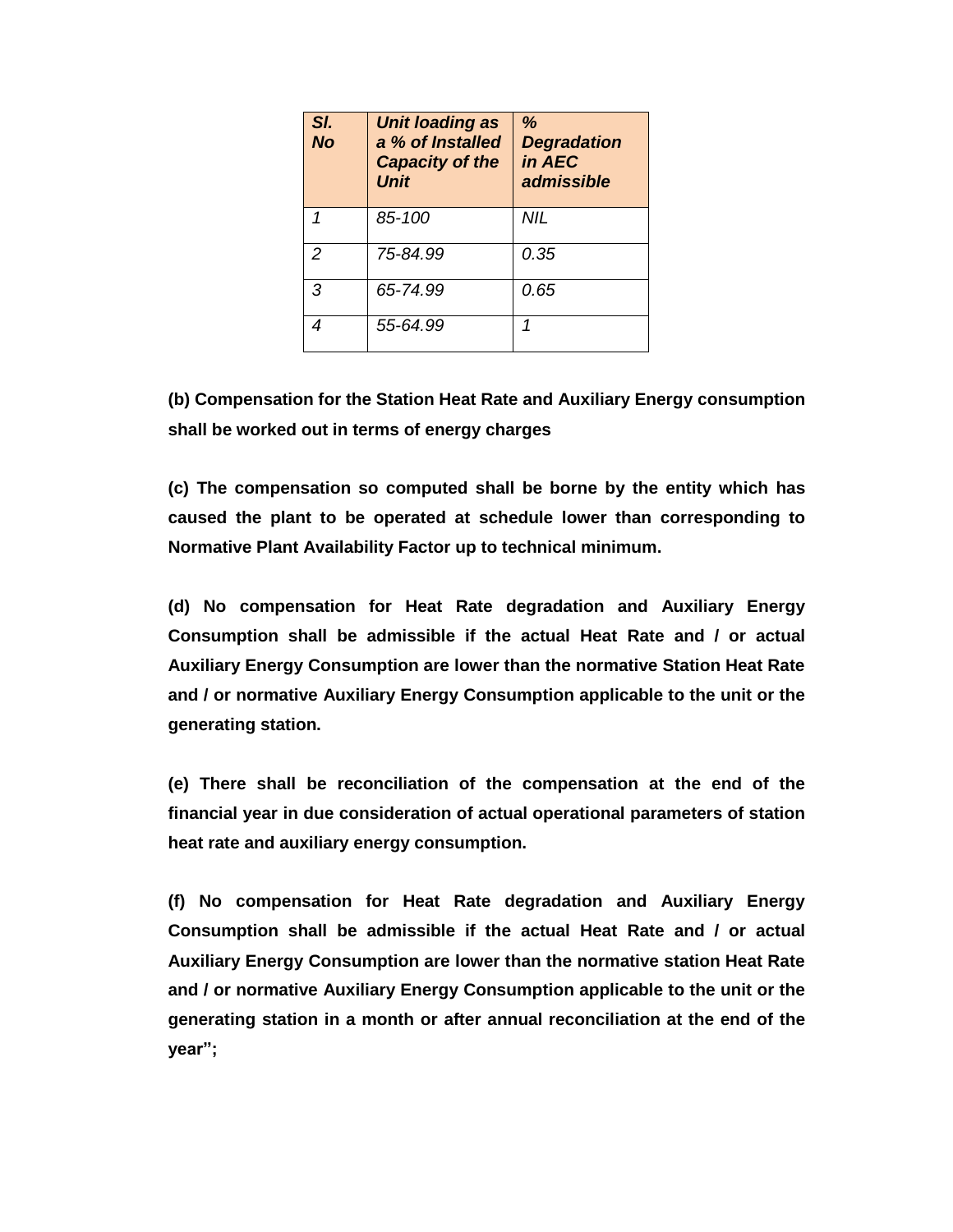- (e) in regulation 68
	- (i) in sub-regulation (1), after clause (c), following clause (d) shall be added, namely :-

#### **"(d) a wheeling charges"**

(ii) for sub-regulation (3) the following sub-regulation shall be substituted, namely :-

**"(3) Charges for actual electricity supplied, Fixed charges/Demand charges and Wheeling charges are tariff related charges and the Commission shall determine these charges on an application from the Distribution licensee."**

(f) in Regulation 70, the existing items shall be numbered as sub-regulation (1) and after subregulation (1), as so renumbered the following sub-regulation shall be added namely :-

" **(2) Under Regulation 6 (4) of this Tariff Regulations, every Distribution Licensee shall maintain separate accounting records towards the cost of the Distribution wires business and Retail supply business and shall prepare an Allocation Statement to enable the Commission to determine the Tariff separately:**

**Provided that in case complete accounting segregation has not been done between its wire Business and Retail supply business, the Aggregate Revenue Requirement of the Distribution Licensee shall be apportioned between the Distribution wire business and Retail Supply business in accordance with the following Allocation Matrix:**

| <b>Particulars</b>                          | <b>Distribution</b><br><b>Wires</b><br><b>Business</b><br>(%) | <b>Retail</b><br><b>Supply</b><br><b>Business</b><br>(%) |
|---------------------------------------------|---------------------------------------------------------------|----------------------------------------------------------|
| Cost of Power purchase                      | $0\%$                                                         | 100%                                                     |
| <b>Inter-State Transmission Charges</b>     | 0%                                                            | 100%                                                     |
| Intra-State Transmission Charges            | $0\%$                                                         | 100%                                                     |
| <b>Operation &amp; Maintenance Expenses</b> | 65%                                                           | 35%                                                      |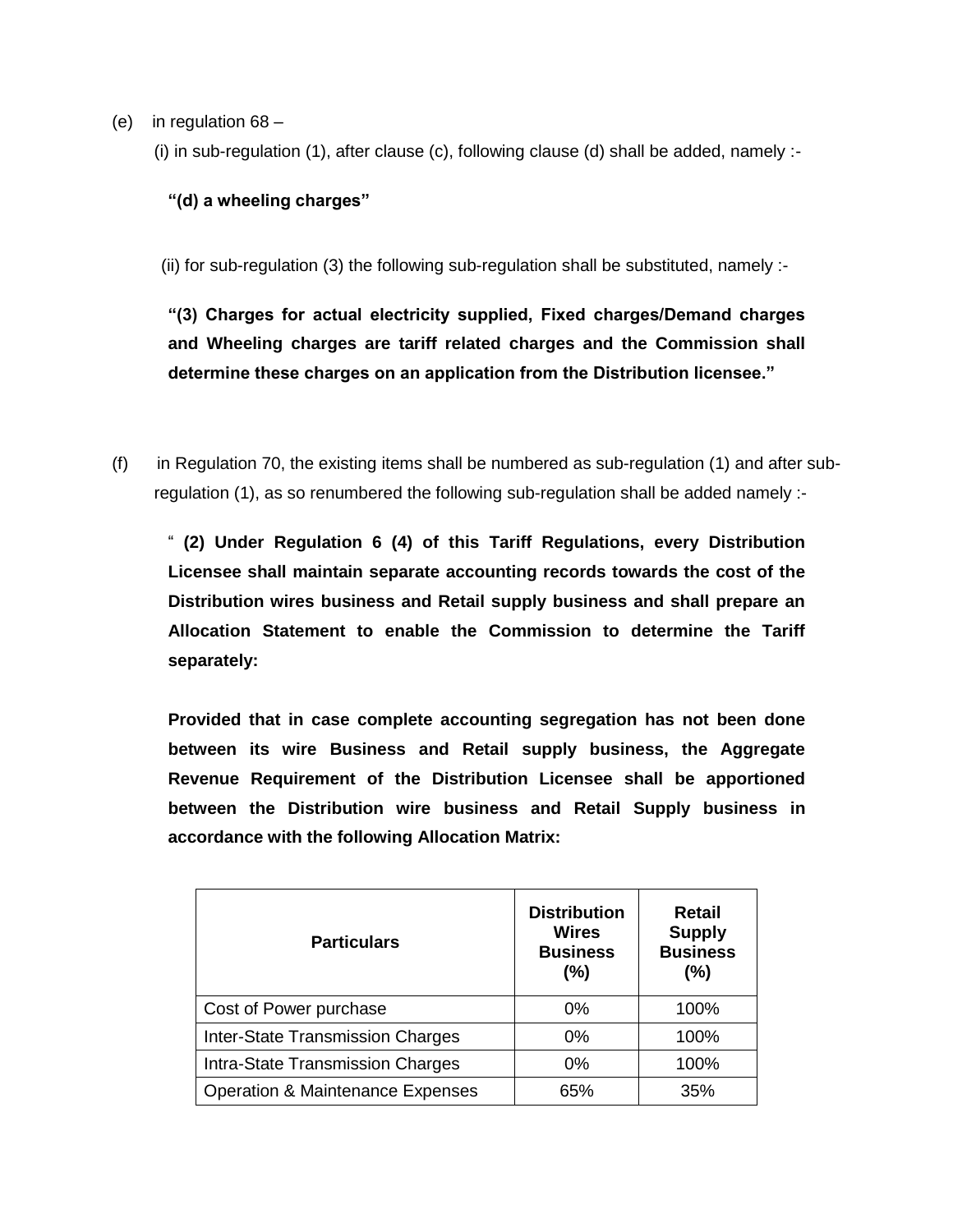| Depreciation                                  | 90% | 10% |
|-----------------------------------------------|-----|-----|
| Interest on Long-term Loan Capital            | 90% | 10% |
| Interest on Working Capital                   | 10% | 90% |
| <b>Interest on Consumer Security Deposits</b> | 10% | 90% |
| Income Tax                                    | 90% | 10% |
| <b>Return on Equity</b>                       | 90% | 10% |
| <b>Other Expenses</b>                         | 90% | 10% |
| Non-Tariff Income                             | 10% | 90% |

**The Wheeling charges of the Distribution Licensee shall be determined by the Commission on the basis of a petition for determination of Tariff filed by the Distribution Licensee in accordance with regulations 5 and 6, and shall be determined separately for all LT / HT consumers as applicable:**

*Provided that the Wheeling charges may be denominated in terms of Rs./kWh or Rs./kVAh or Rs./kW/month or Rs./kVA/month for the purpose of recovery from the Distribution network user, or any such denomination as may be stipulated by the Commission.***"**

**( By Order of the Tamil Nadu Electricity Regulatory Commission )**

 **(S.Chinnarajalu) Secretary**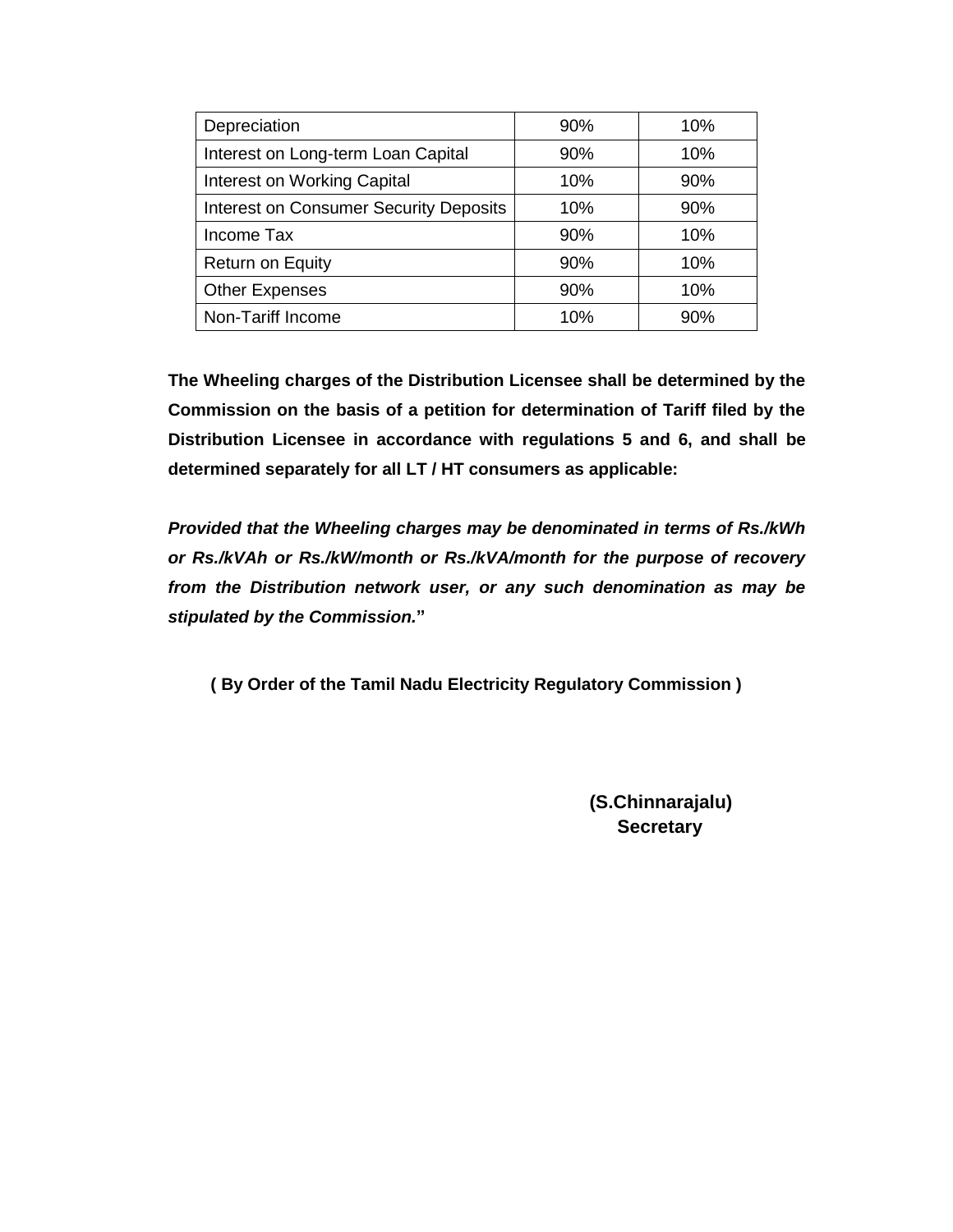## **EXPLANATORY STATEMENT**

It is proposed to amend the TNERC (Terms and Conditions for determination of Tariff Regulations) 2005 consistent with certain provisions of the Tariff Regulations of the Central Electricity Regulatory Commission and to provide certain other regulations considering the better norms adopted by other State Electricity Regulatory Commission and suitably fitting it to the conditions of this State.

2. The wheeling charges are proposed to ensure the recovery of Distribution network cost under appropriate head from the consumers and the charges will be well covered within the total Aggregate Revenue Requirement of the Licensee.

3. The amendments seek to give effect to the above proposal.

**(By order of the Tamil Nadu Electricity Regulatory Commission)**

**(S.Chinnarajalu) Secretary**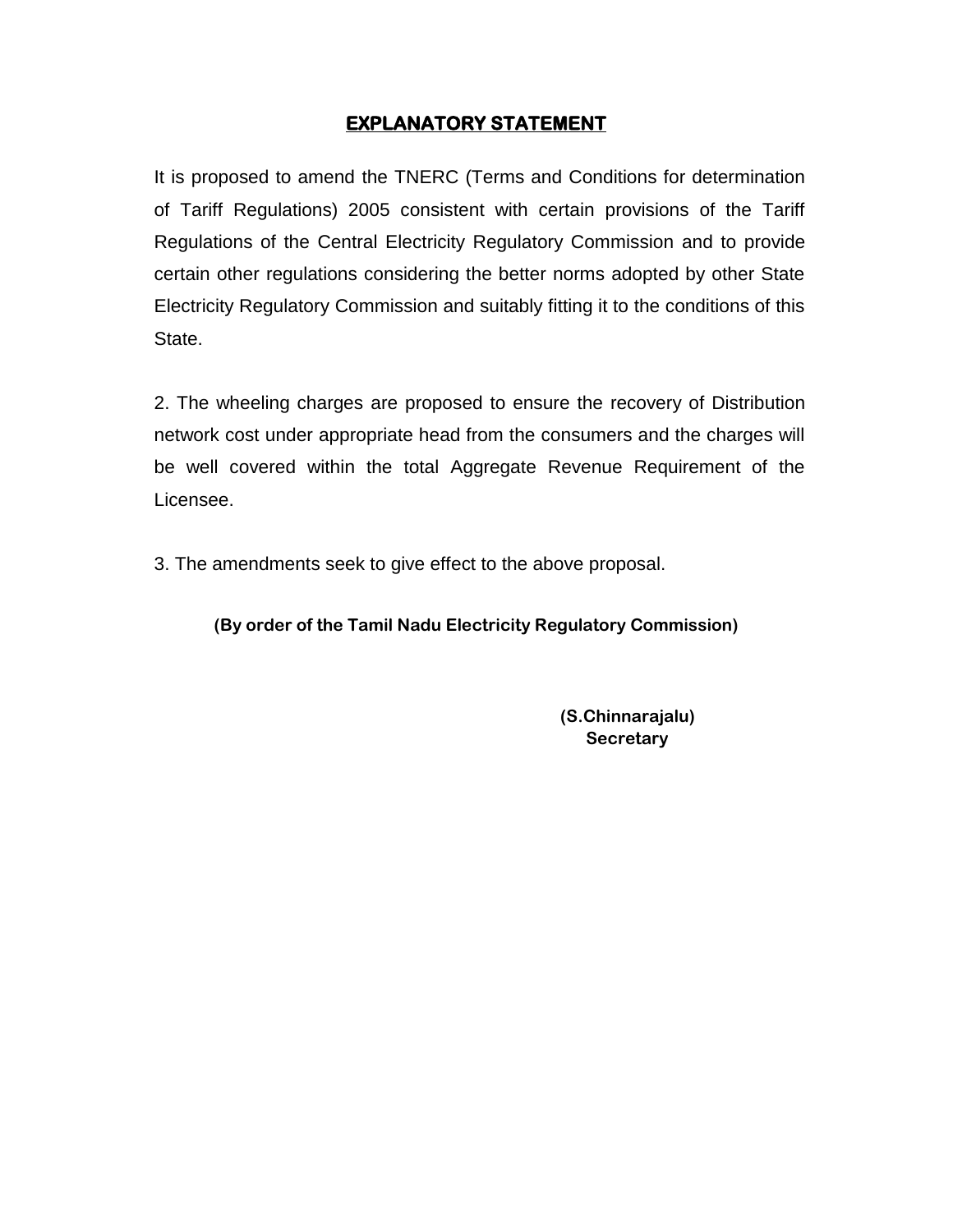## **STATEMENT SHOWING EXISTING PROVISION AND PROVISION AS AMENDED**

| <b>Existing provision</b>                                                                                                                                                                                                                                                                                                                         | <b>Proposed Amendment</b>                                                                                                                                                                                                                                                                                                                                                                                                                       |  |
|---------------------------------------------------------------------------------------------------------------------------------------------------------------------------------------------------------------------------------------------------------------------------------------------------------------------------------------------------|-------------------------------------------------------------------------------------------------------------------------------------------------------------------------------------------------------------------------------------------------------------------------------------------------------------------------------------------------------------------------------------------------------------------------------------------------|--|
| 2. Definitions<br>(1) XXXX XXXX<br>(a) XXXX XXXX                                                                                                                                                                                                                                                                                                  | 2. Definitions<br>(1) XXXX XXXX<br>(a) XXXX XXXX                                                                                                                                                                                                                                                                                                                                                                                                |  |
| (bb) 'Operation and Maintenance Expenses' or `O<br>and M Expenses' means the expenditure incurred in<br>operation and maintenance of the generating station,<br>or part thereof / transmission system / distribution<br>system, including the expenditure on employee cost,<br>repair and maintenance and administration and<br>general expenses. | (bb) 'Operation and Maintenance Expenses' or `O<br>and M Expenses' means the expenditure incurred in<br>operation and maintenance of the generating<br>station, or part thereof / transmission system /<br>distribution system, including the expenditure on<br>employee<br>repair<br>cost,<br>and<br>maintenance,<br>administration and general expenses, consumables,<br>overheads and fuel other than used for generation of<br>electricity. |  |
| 24. Depreciation                                                                                                                                                                                                                                                                                                                                  | 24. Depreciation                                                                                                                                                                                                                                                                                                                                                                                                                                |  |
| (i)<br><b>XXXX</b><br><b>XXXX</b><br>XXXX<br><b>XXXX</b><br>(vii) After the assets are fully depreciated the<br>benefit of reduced tariff shall be made<br>available to the consumer.                                                                                                                                                             | (i)<br><b>XXXX</b><br><b>XXXX</b><br><b>XXXX</b><br><b>XXXX</b><br>(vii) After the assets are fully depreciated the<br>benefit of reduced tariff shall be made<br>available to the consumer.<br>Provided that the salvage value for IT equipment<br>and software shall be considered as NIL and 100%<br>value of the assets shall be considered depreciable.                                                                                    |  |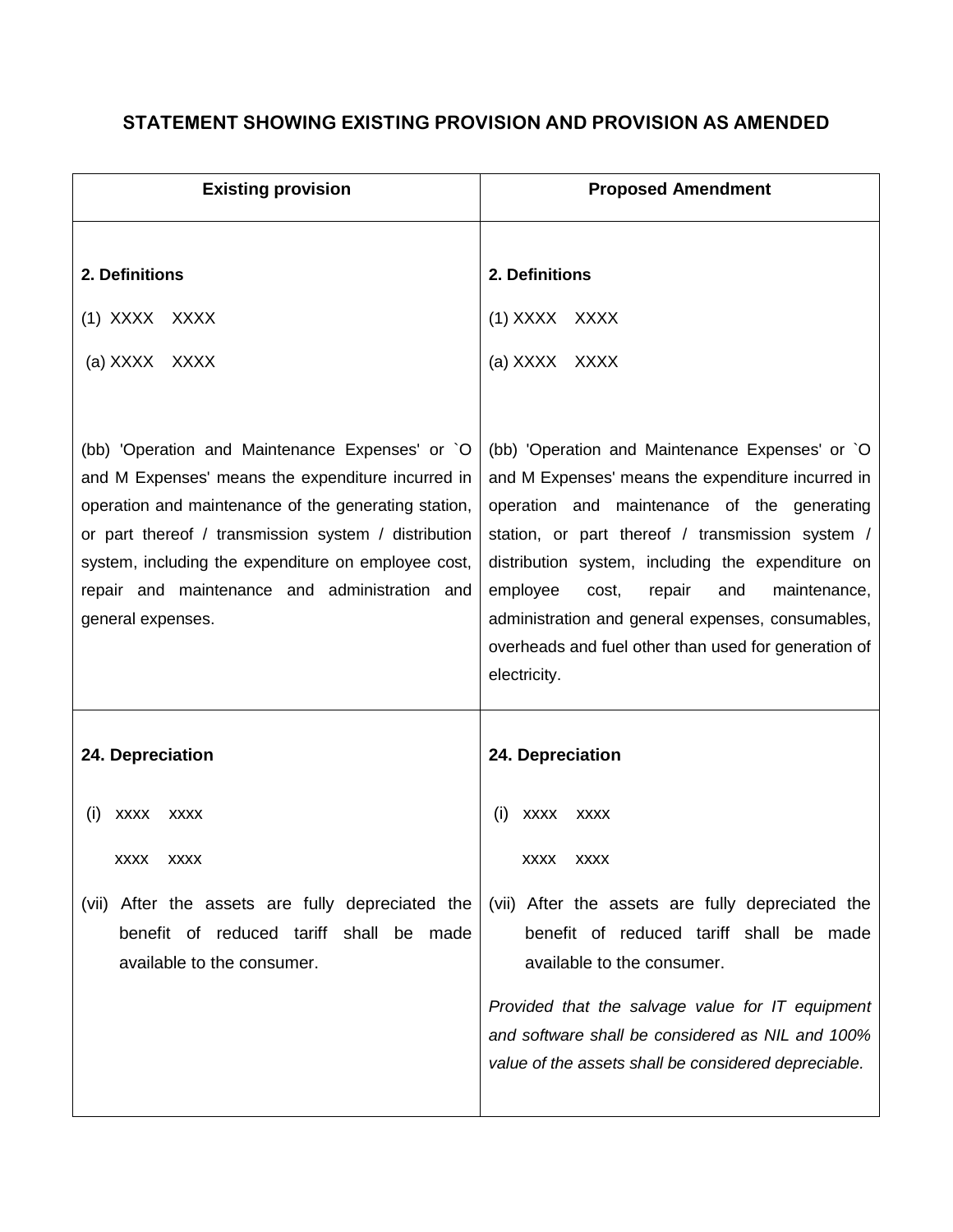| 29. "Bad and Doubtful Debts"                                             | 29. Provision for bad and Doubtful Debts                                                                                                                                                                                                                           |
|--------------------------------------------------------------------------|--------------------------------------------------------------------------------------------------------------------------------------------------------------------------------------------------------------------------------------------------------------------|
|                                                                          |                                                                                                                                                                                                                                                                    |
| "Omitted"                                                                | The Commission may consider and allow a provision<br>for bad and doubtful debts upto 1% of receivables<br>for writing off.                                                                                                                                         |
|                                                                          | Provided that the Commission shall true up the<br>bad debts written off in the Aggregate Revenue<br>Requirement, based on the actual during the year,<br>subject to the above ceiling or the value approved<br>in the ARR whichever is less.                       |
|                                                                          | Provided further that if subsequent to the write off<br>of a particular bad debt, revenue is realised from<br>such bad debt, the same shall be included as an<br>uncontrollable item under the Non-Tariff Income of<br>the year in which such revenue is realised. |
| 37. Norms of Operation                                                   | 37. Norms of Operation                                                                                                                                                                                                                                             |
| (i) Target availability for recovery of full capacity<br>(fixed charges) | (i) Target availability for recovery of full capacity<br>(fixed charges)                                                                                                                                                                                           |
| <b>XXXX</b><br><b>XXXX</b>                                               | <b>XXXX</b><br><b>XXXX</b>                                                                                                                                                                                                                                         |
| (vi) Stabilization period                                                | (vi) Stabilization period                                                                                                                                                                                                                                          |
| <b>XXXX</b><br><b>XXXX</b>                                               | <b>XXXX</b><br>XXXX                                                                                                                                                                                                                                                |
|                                                                          | New insertion:                                                                                                                                                                                                                                                     |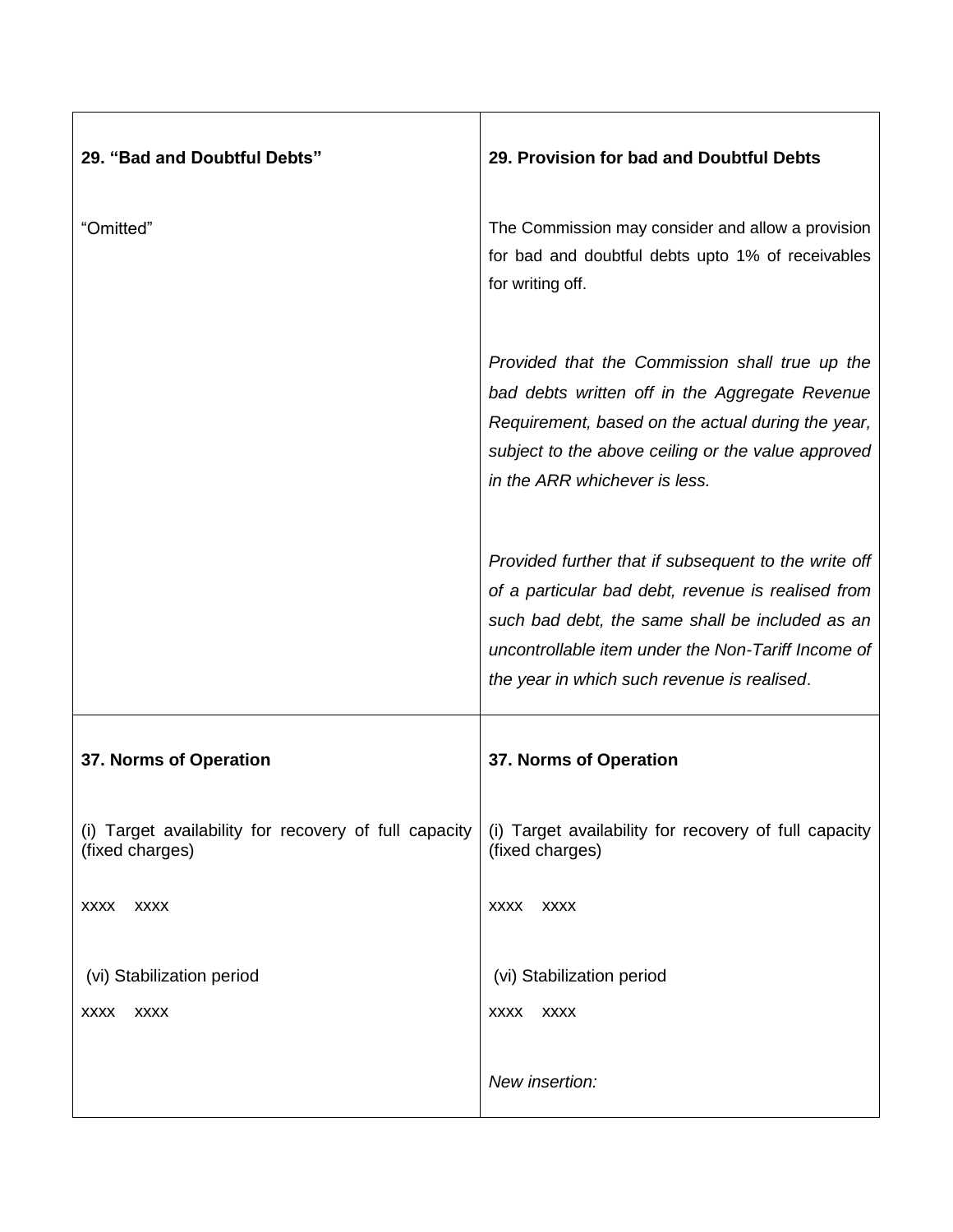"(vii) (a) Where any of the Generating Station is directed by the State Load Despatch Centre to operate below Target plant availability factor but at or above or above technical minimum, such generating station may be compensated depending on the average unit loading duly taking into account the forced outages, planned outages, PLF, generation at generator terminal, energy sent out ex-bus, number of start-stop, secondary fuel oil consumption and auxiliary energy consumption, in due consideration of actual and normative operating parameters of station heat rate and auxiliary energy consumption on monthly basis duly supported by relevant data verified by SLDC.

#### Provided that:

(i) In case of coal / lignite based generating stations, following station heat rate degradation or actual heat rate, whichever is lower, shall be considered for the purpose of compensation:

| Sr.<br><b>No</b> | <b>Unit</b><br>loading as<br>$a\%$ of<br><i><b>Installed</b></i><br><b>Capacity</b><br>of the Unit | <i><b>Increase in</b></i><br><b>SHR</b> (for<br><b>supercritical</b><br>units) $(%)$ | <i><b>Increase</b></i><br>in SHR<br>(for sub-<br>critical<br>units)<br>(%) |
|------------------|----------------------------------------------------------------------------------------------------|--------------------------------------------------------------------------------------|----------------------------------------------------------------------------|
| 1                | $85 - 100$                                                                                         | NIL                                                                                  | NIL                                                                        |
| $\mathcal{P}$    | 75-84.99                                                                                           | 1.25                                                                                 | 2.25                                                                       |
| 3                | 65-74.99                                                                                           | $\mathcal{P}$                                                                        | 4                                                                          |
| 4                | 55-64.99                                                                                           | 3                                                                                    | 6                                                                          |

(ii) In case of coal / lignite based generating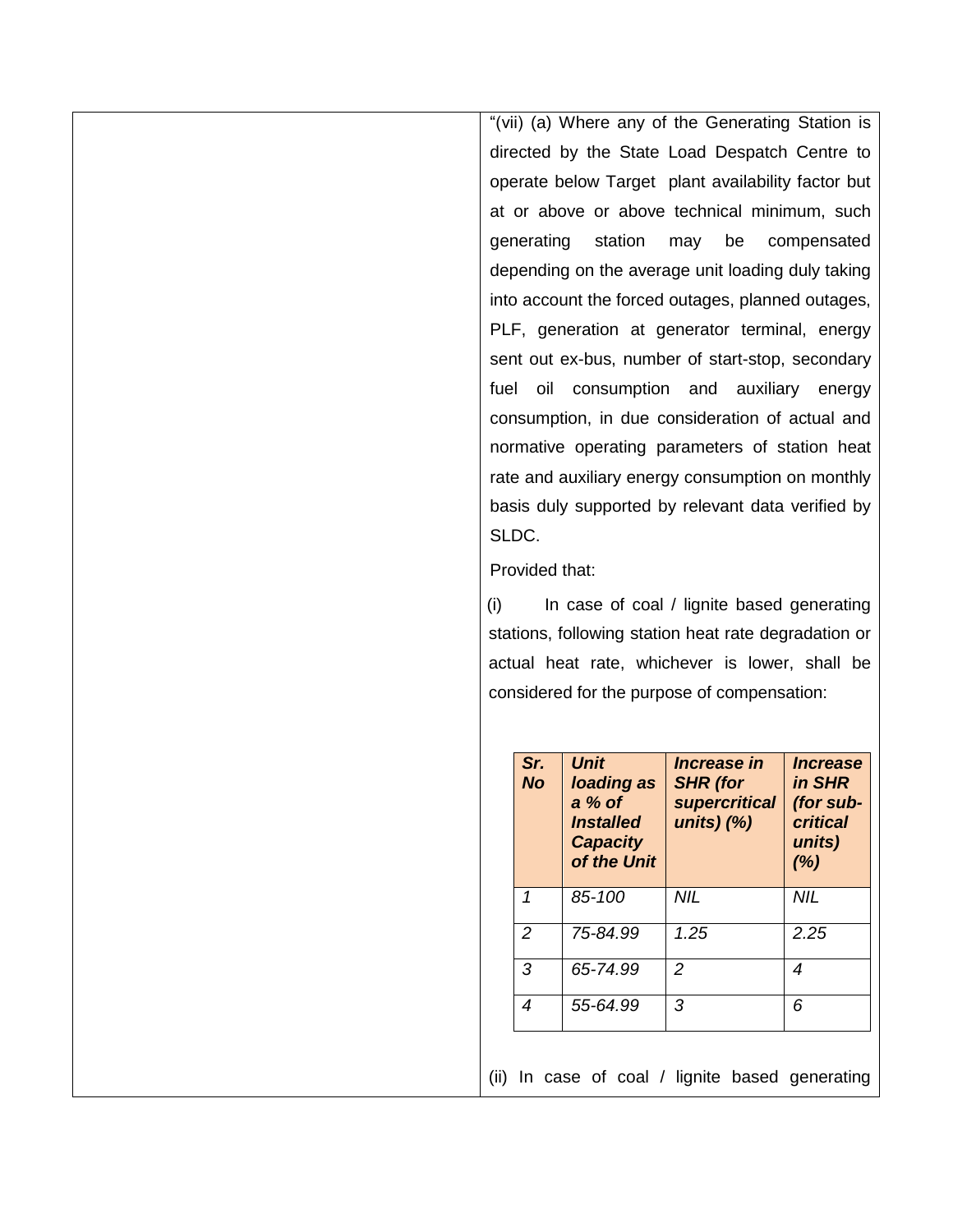|     | stations,      | following<br>the                                    | Auxiliary            | Energy |
|-----|----------------|-----------------------------------------------------|----------------------|--------|
|     |                | Consumption degradation or actual, whichever is     |                      |        |
|     |                | lower, shall be considered for the purpose of       |                      |        |
|     | compensation:  |                                                     |                      |        |
|     |                |                                                     |                      |        |
|     |                |                                                     |                      |        |
|     |                |                                                     |                      |        |
|     | SI.            | <b>Unit loading</b>                                 | %                    |        |
|     | <b>No</b>      | as a % of                                           | <b>Degradation</b>   |        |
|     |                | <b>Installed</b><br><b>Capacity of</b>              | in AEC<br>admissible |        |
|     |                | the Unit                                            |                      |        |
|     | 1              | 85-100                                              | <b>NIL</b>           |        |
|     | $\overline{c}$ | 75-84.99                                            | 0.35                 |        |
|     | 3              | 65-74.99                                            | 0.65                 |        |
|     | $\overline{4}$ | 55-64.99                                            | $\mathcal I$         |        |
|     |                |                                                     |                      |        |
|     |                | (b) Compensation for the Station Heat Rate and      |                      |        |
|     |                | Auxiliary Energy consumption shall be worked out    |                      |        |
|     |                | in terms of energy charges                          |                      |        |
|     |                |                                                     |                      |        |
|     |                | (c) The compensation so computed shall be borne     |                      |        |
|     |                | by the entity which has caused the plant to be      |                      |        |
|     |                | operated at schedule lower than corresponding to    |                      |        |
|     |                | Normative Plant Availability Factor up to technical |                      |        |
|     | minimum.       |                                                     |                      |        |
|     |                |                                                     |                      |        |
|     |                | (d) No compensation for Heat Rate degradation       |                      |        |
| and |                | Auxiliary Energy Consumption shall be               |                      |        |
|     |                | admissible if the actual Heat Rate and / or actual  |                      |        |
|     |                | Auxiliary Energy Consumption are lower than the     |                      |        |
|     |                | normative Station Heat Rate and / or normative      |                      |        |
|     |                | Auxiliary Energy Consumption applicable to the      |                      |        |
|     |                | unit or the generating station.                     |                      |        |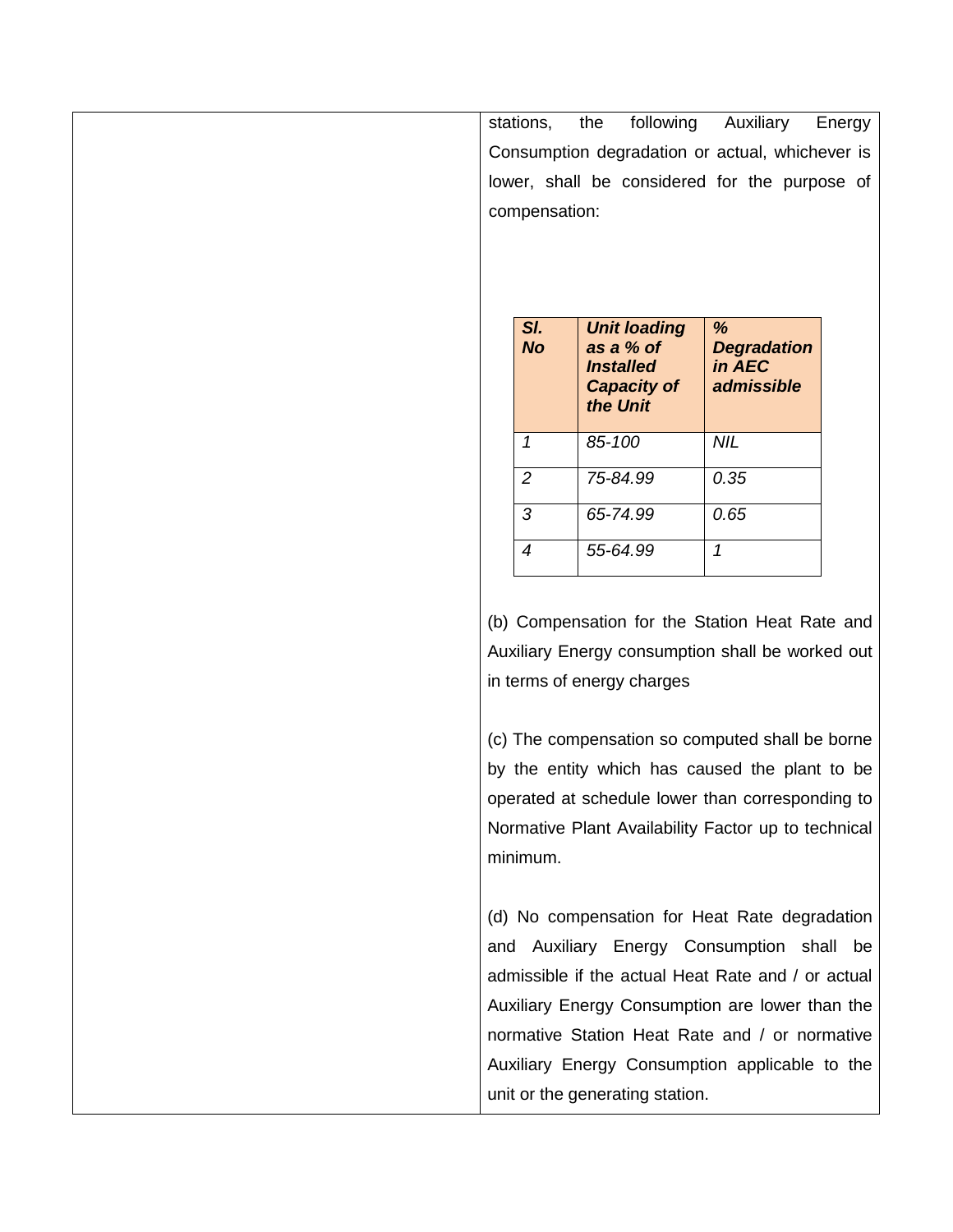|                                                                                                                                    | reconciliation<br>shall<br><b>There</b><br>be<br>οf<br>the<br>(e)<br>compensation at the end of the financial year in<br>consideration<br>due<br>οf<br>actual<br>operational<br>parameters of station heat rate and auxiliary<br>energy consumption.                                                                                                                                                           |
|------------------------------------------------------------------------------------------------------------------------------------|----------------------------------------------------------------------------------------------------------------------------------------------------------------------------------------------------------------------------------------------------------------------------------------------------------------------------------------------------------------------------------------------------------------|
|                                                                                                                                    | (f) No compensation for Heat Rate degradation<br>and Auxiliary Energy Consumption shall be<br>admissible if the actual Heat Rate and / or actual<br>Auxiliary Energy Consumption are lower than the<br>normative station Heat Rate and / or normative<br>Auxiliary Energy Consumption applicable to the<br>unit or the generating station in a month or after<br>annual reconciliation at the end of the year. |
| 68. Component of tariff for supply of electricity. -                                                                               | 68. Component of tariff for supply of electricity. -                                                                                                                                                                                                                                                                                                                                                           |
| (1) The charges for the electricity supplied by the<br>Distribution licensee may include:-                                         | (1) The charges for the electricity supplied by the<br>Distribution licensee may include:-                                                                                                                                                                                                                                                                                                                     |
| (a) a fixed charges / Demand Charges;                                                                                              | (a) xxxx<br><b>XXXX</b>                                                                                                                                                                                                                                                                                                                                                                                        |
| (b) Charges for actual electricity supplied;                                                                                       | $(b)$ xxxx<br><b>XXXX</b>                                                                                                                                                                                                                                                                                                                                                                                      |
| (c) a rent or other charge in respect of meter or<br>electrical<br>plant<br>provided<br>by the<br><b>Distribution</b><br>licensee; | $(c)$ xxxx<br><b>XXXX</b>                                                                                                                                                                                                                                                                                                                                                                                      |
|                                                                                                                                    | (d) a wheeling charges                                                                                                                                                                                                                                                                                                                                                                                         |
| (2) xxxx<br><b>XXXX</b>                                                                                                            | $(2)$ xxxx<br><b>XXXX</b>                                                                                                                                                                                                                                                                                                                                                                                      |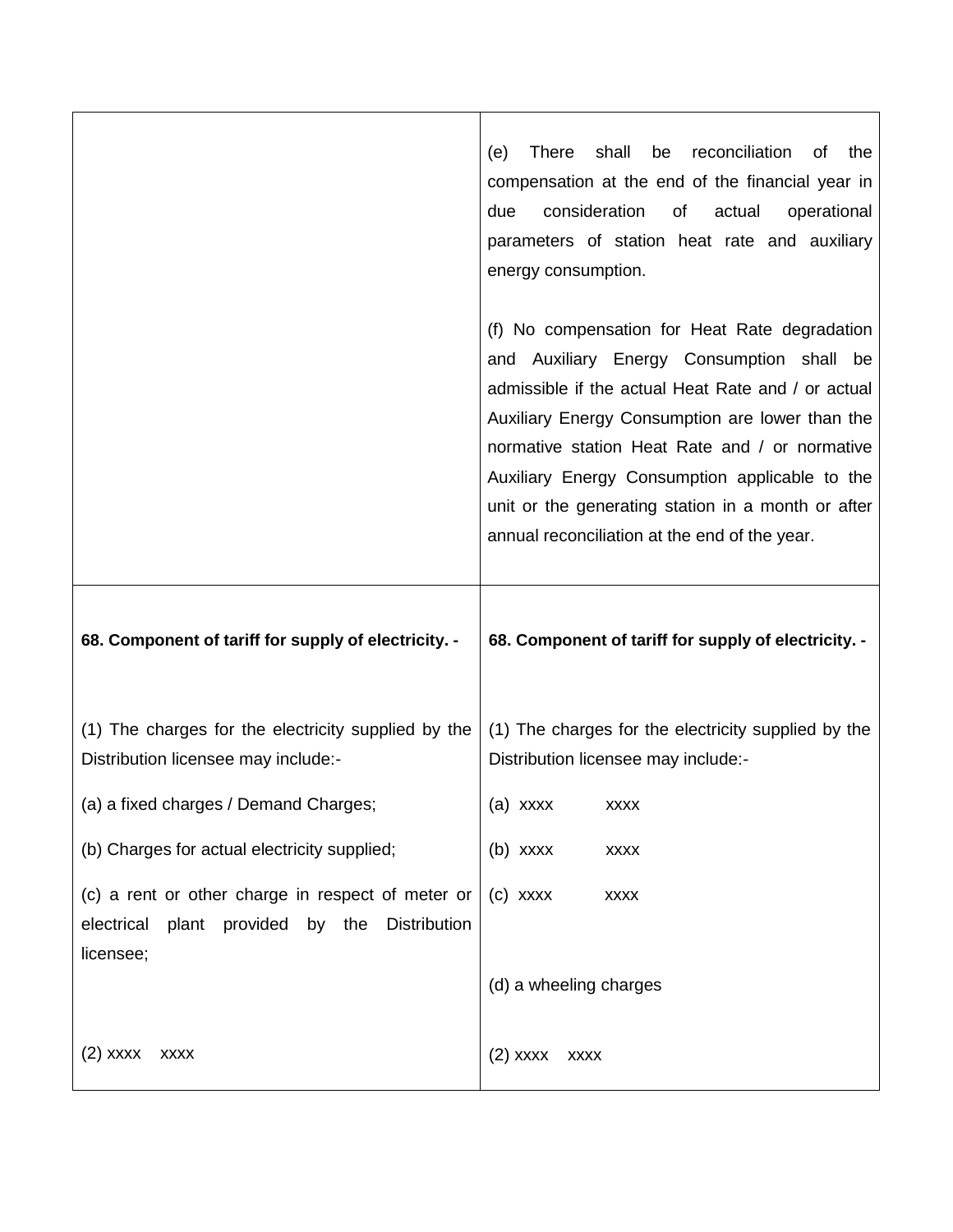| (3) Charges for actual electricity supplied and Fixed<br>charges are tariff related charges and the<br>Commission shall determine these charges on an<br>application from the Distribution licensee. | (3) Charges for actual electricity supplied, Fixed<br>charges/Demand charges and Wheeling charges<br>are tariff related charges and the Commission<br>shall determine these charges on an application<br>from the Distribution licensee.                                                                                                                                                       |  |
|------------------------------------------------------------------------------------------------------------------------------------------------------------------------------------------------------|------------------------------------------------------------------------------------------------------------------------------------------------------------------------------------------------------------------------------------------------------------------------------------------------------------------------------------------------------------------------------------------------|--|
| 70. The Aggregate Revenue Requirement of<br><b>Distribution licensee</b>                                                                                                                             | 70. The Aggregate Revenue Requirement of<br><b>Distribution licensee</b>                                                                                                                                                                                                                                                                                                                       |  |
| The<br>Requirement<br>Aggregate<br>Revenue<br>ot<br>Distribution licensee consists of the following:-                                                                                                | (1) The Aggregate Revenue Requirement of<br>Distribution licensee consists of the following:-                                                                                                                                                                                                                                                                                                  |  |
| (i) XXXX<br><b>XXXX</b><br><b>XXXX</b><br><b>XXXX</b><br>$(x)$ xxxx<br><b>XXXX</b>                                                                                                                   | (i) XXXX<br><b>XXXX</b><br><b>XXXX</b><br><b>XXXX</b><br>$(x)$ xxxx<br><b>XXXX</b>                                                                                                                                                                                                                                                                                                             |  |
|                                                                                                                                                                                                      | Under Regulation 6<br>(2)<br>(4)<br>of this<br>Tariff<br>Regulations, every Distribution Licensee shall<br>maintain separate accounting records towards the<br>cost of the Distribution wires business and Retail<br>supply business and shall prepare an Allocation<br>Statement to enable the Commission to determine<br>the Tariff separately:<br>Provided that in case complete accounting |  |
|                                                                                                                                                                                                      | segregation has not been done between its wire                                                                                                                                                                                                                                                                                                                                                 |  |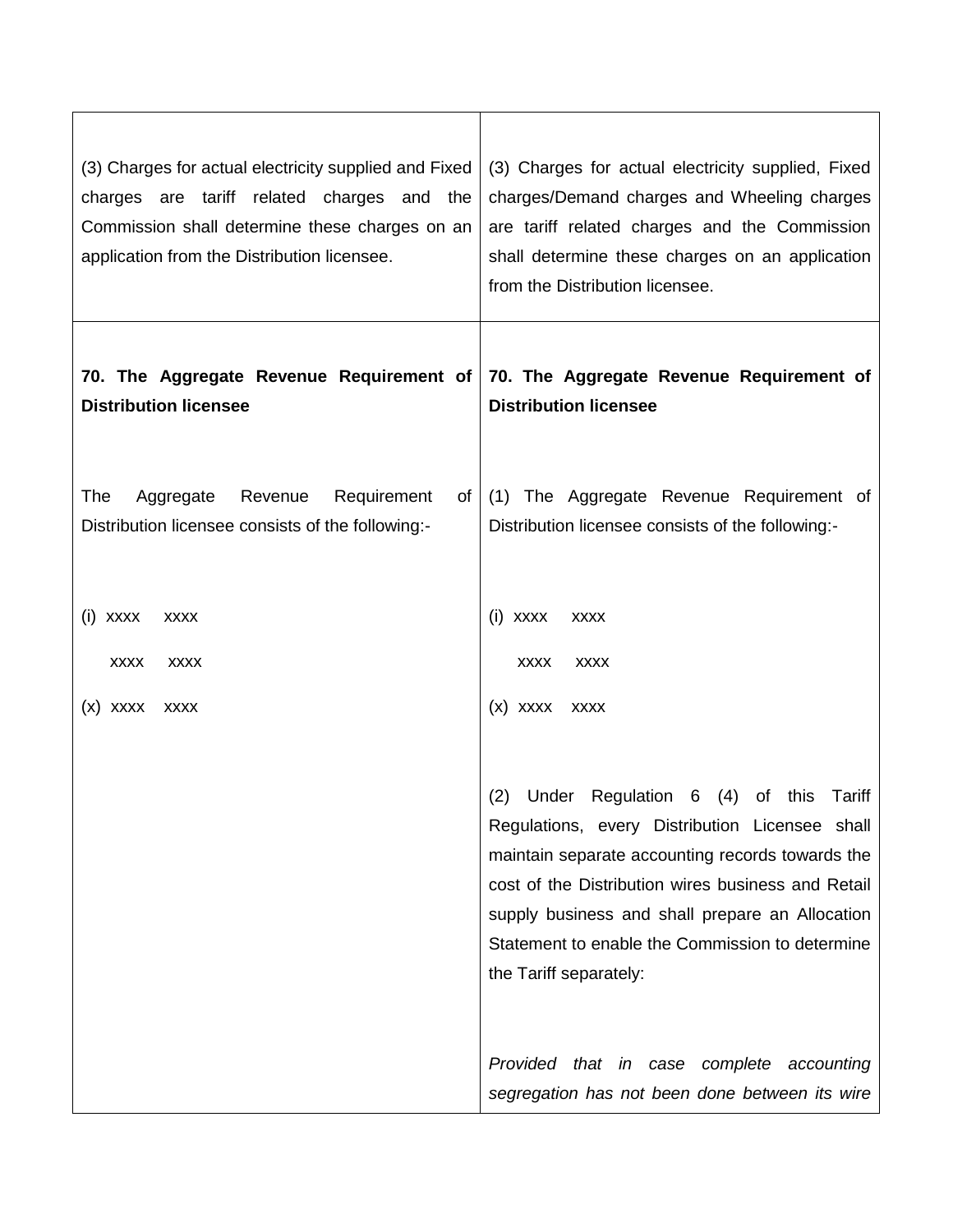*Business and Retail supply business, the Aggregate Revenue Requirement of the Distribution Licensee shall be apportioned between the Distribution wire business and Retail Supply business in accordance with the following Allocation Matrix:*

| <b>Particulars</b>        | <b>Distribution</b><br><b>Wires</b><br><b>Business (%)</b> | <b>Retail</b><br><b>Supply</b><br><b>Business</b><br>$(\% )$ |
|---------------------------|------------------------------------------------------------|--------------------------------------------------------------|
| Cost of Power<br>purchase | 0%                                                         | 100%                                                         |
| Inter-State               |                                                            |                                                              |
| Transmission              | 0%                                                         | 100%                                                         |
| Charges                   |                                                            |                                                              |
| Intra-State               |                                                            |                                                              |
| Transmission              | 0%                                                         | 100%                                                         |
| Charges                   |                                                            |                                                              |
| Operation &               |                                                            |                                                              |
| Maintenance               | 65%                                                        | 35%                                                          |
| <b>Expenses</b>           |                                                            |                                                              |
| Depreciation              | 90%                                                        | 10%                                                          |
| Interest on               |                                                            |                                                              |
| Long-term Loan            | 90%                                                        | 10%                                                          |
| Capital                   |                                                            |                                                              |
| Interest on               | 10%                                                        | 90%                                                          |
| <b>Working Capital</b>    |                                                            |                                                              |
| Interest on               |                                                            |                                                              |
| Consumer                  | 10%                                                        | 90%                                                          |
| Security                  |                                                            |                                                              |
| Deposits                  |                                                            |                                                              |
| <b>Income Tax</b>         | 90%                                                        | 10%                                                          |
| Return on                 | 90%                                                        | 10%                                                          |
| Equity                    |                                                            |                                                              |
| <b>Other Expenses</b>     | 90%                                                        | 10%                                                          |
| Non-Tariff                | 10%                                                        | 90%                                                          |
| Income                    |                                                            |                                                              |

The Wheeling charges of the Distribution Licensee shall be determined by the Commission on the basis of a petition for determination of Tariff filed by the Distribution Licensee in accordance